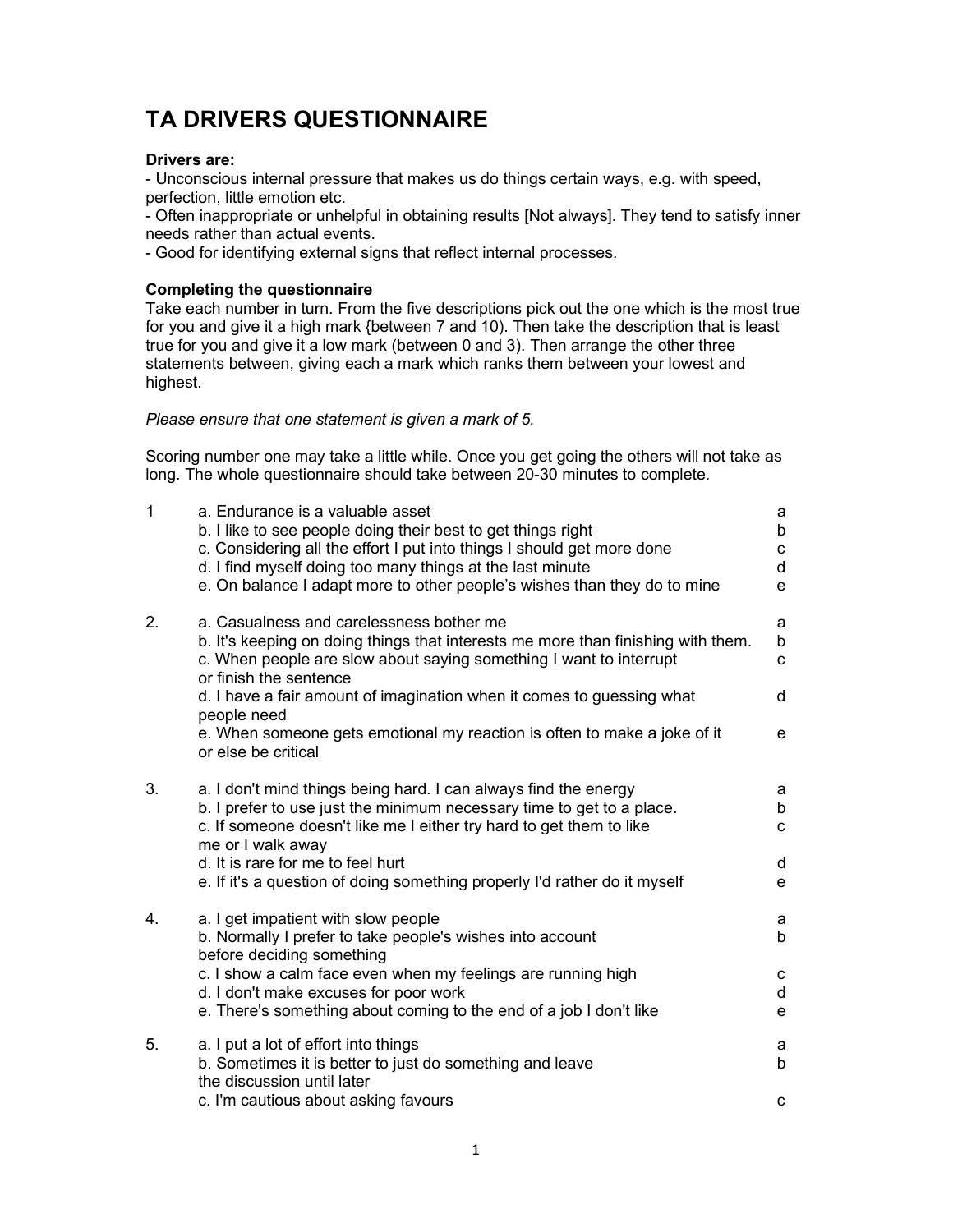|     | d. I don't let people look after me much<br>e. I sometimes find it hard to stop myself correcting people                                                                                                                                                                                                                                                   | d<br>e                |
|-----|------------------------------------------------------------------------------------------------------------------------------------------------------------------------------------------------------------------------------------------------------------------------------------------------------------------------------------------------------------|-----------------------|
| 6.  | a. Sometimes I talk too quickly<br>b. I'm uncomfortable when people are upset or displeased with me<br>c. I dislike people making a fuss about things<br>d. Things can always be improved on<br>e. I don't believe in the 'easy way'                                                                                                                       | а<br>b<br>с<br>d<br>e |
| 7.  | a. I think I do a lot to be considerate towards others<br>b. I usually manage to cope even when I feel I've had more than enough<br>c. I prefer doing things really well even if it takes longer<br>d. I tend to start things and then gradually lose energy or interest<br>e. I want to get a whole lot of things finished, then I run out of time        | a<br>b<br>c<br>d<br>e |
| 8.  | a. I'm not what you would call soft<br>b. I prefer to do things right first time, than have to re-do them<br>c. I sometimes repeat myself because I'm not sure I've been understood<br>d. My energy is often at its highest when I have a lot of things to do<br>e. It's quite hard to say no when someone really wants something.                         | а<br>b<br>с<br>d<br>е |
| 9.  | a. I like to use words correctly<br>b. I like exploring a variety of alternatives before getting started<br>c. It's quite like me to be already thinking of the next thing before I<br>have finished the first<br>d. When I'm sure someone likes me I am more at ease<br>e. I can put up with a great deal without anyone realising it.                    | a<br>b<br>с<br>d<br>е |
| 10. | a. People who just want to finish something tend to irritate me<br>b. I prefer to just plunge into something rather than have to plan<br>c. If a person doesn't know what I want I'd rather not have to ask directly<br>d. Other people start whining and complaining before I do<br>e I prefer to correct myself rather than have other people correct me | a<br>b<br>с<br>d<br>е |
| 11. | a. If I had 20% more time I could relax more<br>b. I often smile and nod when people talk to me<br>c. When people get excited I can stay very cool and rational<br>d. I can do something well and still be critical of myself<br>e. There are so many things to take into account it can be hard<br>to get to the end of something                         | а<br>b<br>С<br>d<br>е |
| 12. | a. I have a good intuitive sense if someone likes me or not.<br>b. I think duty and reason pay off better than emotion in the long run<br>c. I tend to see quickly how something could be improved on<br>d. Some people have a habit of over simplifying things<br>e. Sometimes the more there is to do, the more I get done                               | а<br>b<br>с<br>d<br>е |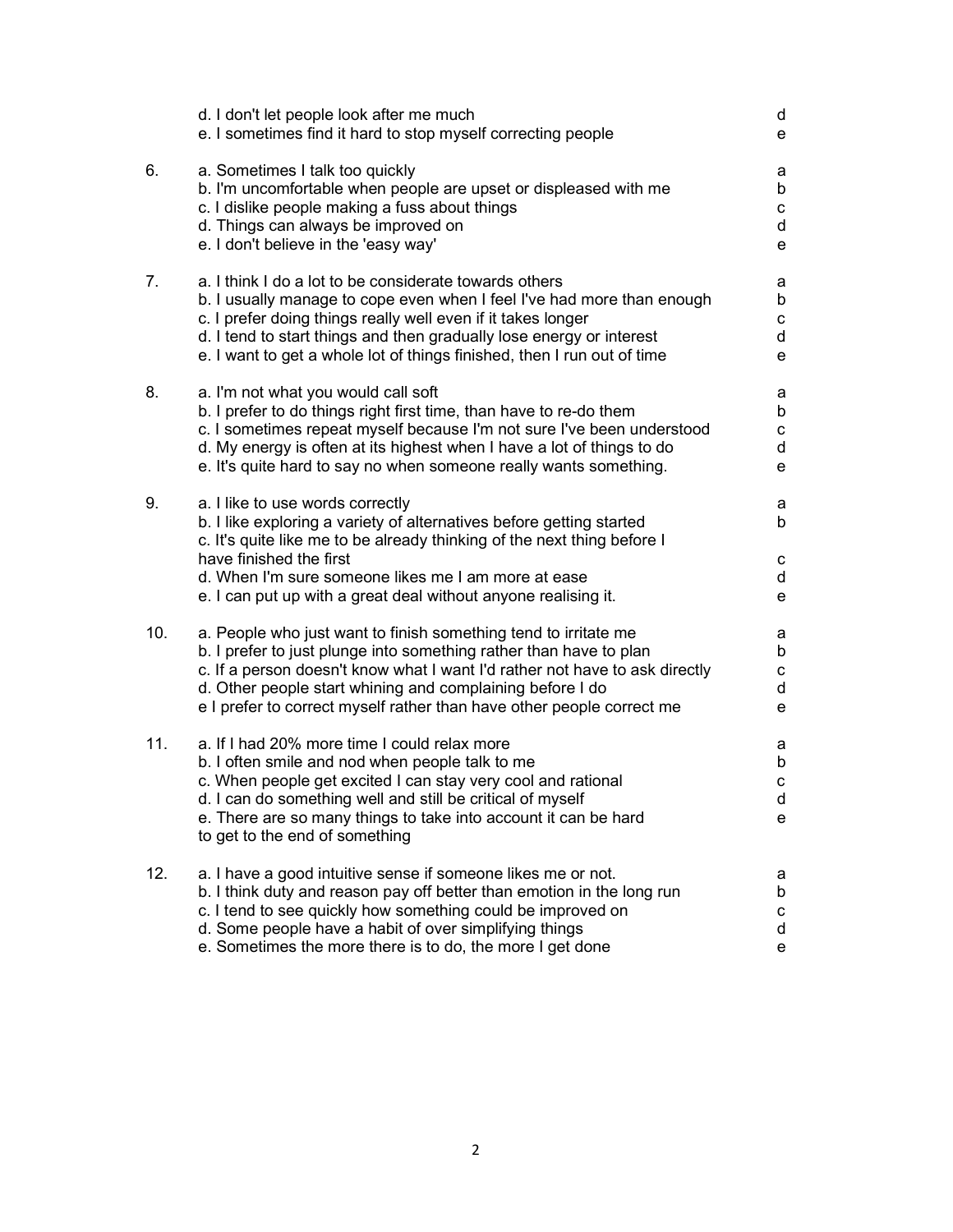# **SCORING**

| <b>Sections</b>         |                         | <b>BS</b> |              | BP |                             | <b>TH</b> |                             | HU |                             | <b>PP</b> |
|-------------------------|-------------------------|-----------|--------------|----|-----------------------------|-----------|-----------------------------|----|-----------------------------|-----------|
| 1                       | $\mathbf a$             |           | $\mathbf b$  |    | $\mathbf{c}$                |           | $\operatorname{\mathsf{d}}$ |    | $\mathbf e$                 |           |
| $\overline{2}$          | $\mathbf e$             |           | $\mathbf a$  |    | ${\sf b}$                   |           | $\mathbf c$                 |    | $\overline{\mathbf{d}}$     |           |
| $\overline{\mathbf{3}}$ | $\mathsf{d}$            |           | e            |    | $\mathbf a$                 |           | $\boldsymbol{\mathsf{b}}$   |    | C                           |           |
| $\overline{4}$          | $\mathbf c$             |           | $\mathsf{d}$ |    | $\mathbf e$                 |           | $\mathbf a$                 |    | $\boldsymbol{\mathsf{b}}$   |           |
| $\overline{\mathbf{5}}$ | $\overline{\mathsf{d}}$ |           | e            |    | $\mathbf a$                 |           | $\overline{\mathbf{b}}$     |    | $\mathbf c$                 |           |
| $6\phantom{a}$          | $\mathbf c$             |           | $\mathsf{d}$ |    | $\mathbf e$                 |           | $\mathbf a$                 |    | $\mathbf b$                 |           |
| $\overline{7}$          | $\mathsf b$             |           | $\mathbf c$  |    | $\operatorname{\mathsf{d}}$ |           | e                           |    | $\mathbf a$                 |           |
| ${\bf 8}$               | $\mathbf a$             |           | $\mathbf b$  |    | $\mathbf{C}$                |           | $\operatorname{\mathsf{d}}$ |    | e                           |           |
| $\overline{9}$          | $\mathbf e$             |           | $\mathbf a$  |    | ${\sf b}$                   |           | $\mathbf c$                 |    | $\operatorname{\mathsf{d}}$ |           |
| 10                      | $\overline{\mathsf{d}}$ |           | e            |    | $\mathbf a$                 |           | $\overline{b}$              |    | $\mathbf c$                 |           |
| 11                      | $\mathbf c$             |           | $\mathbf d$  |    | $\mathbf e$                 |           | $\mathbf a$                 |    | b                           |           |
| $\overline{12}$         | $\mathsf b$             |           | $\mathbf c$  |    | $\operatorname{\mathsf{d}}$ |           | $\mathbf e$                 |    | $\mathbf a$                 |           |
| <b>Totals</b>           | <b>BS</b>               |           | <b>BP</b>    |    | <b>TH</b>                   |           | HU                          |    | <b>PP</b>                   |           |

Be strong Be Perfect Try Hard Hurry Up Please People

# DRIVERS

The five Drivers are: Be Perfect, Hurry Up, Please People, Be Strong, Try Hard

- Imagine you have a set of children's building blocks and plan to make a column.

| <b>Be Perfect</b>    | "I'll have to square up the blocks exactly"        |
|----------------------|----------------------------------------------------|
|                      | (as if perfect accuracy was important)             |
| <b>Hurry Up</b>      | "I'll have to see how fast I can build the column" |
|                      | (as if speed was important)                        |
| <b>Please People</b> | "I'll look around to see who is watching me"       |
|                      | (as if their approval is important)                |
| <b>Be Strong</b>     | "I'll sit on the floor rather than sit at a table" |
|                      | (as if the discomfort gives it added merit)        |
| <b>Try Hard</b>      | "I'll try it out horizontally first"               |
|                      | (as if the extra effort was worthwhile)            |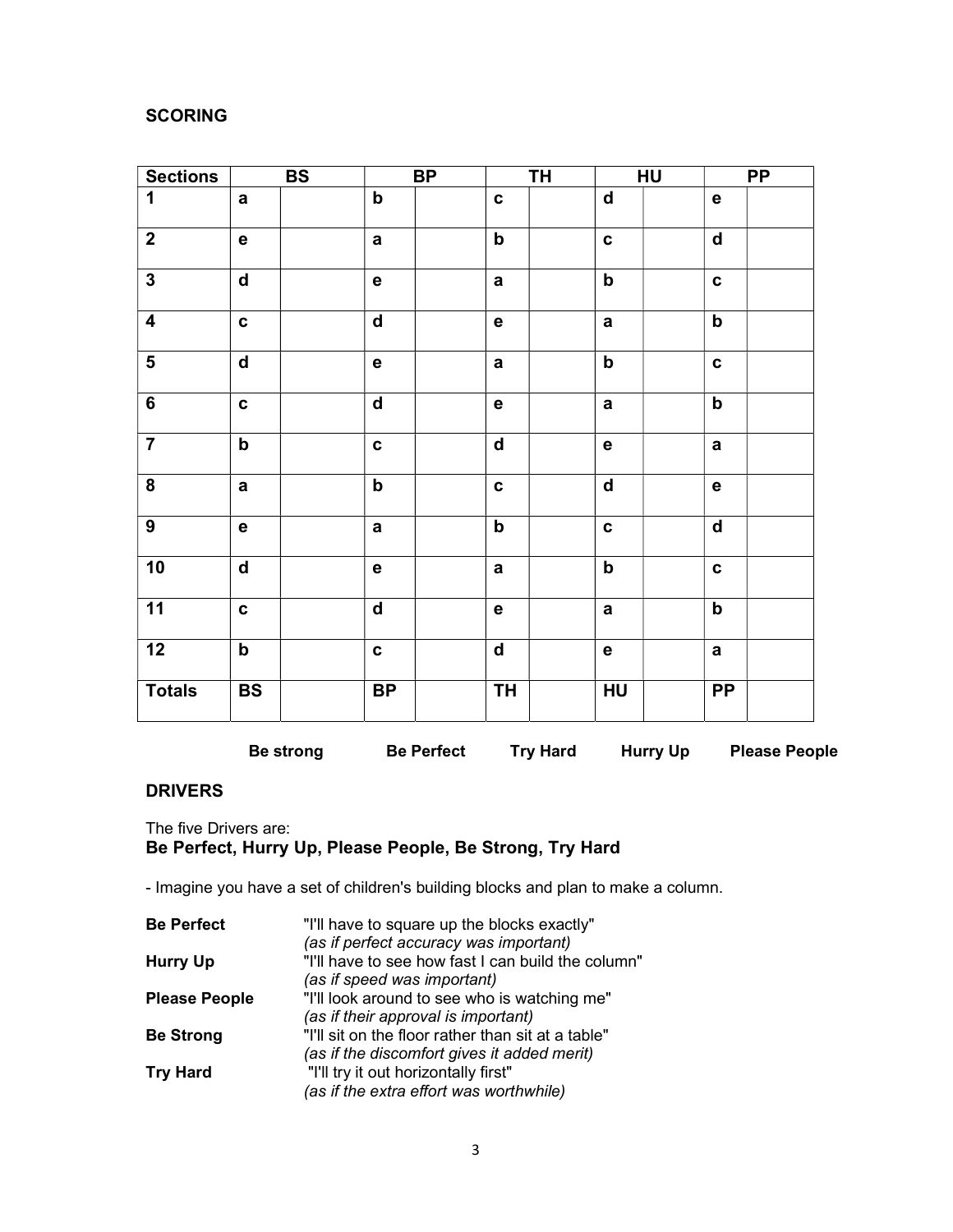The most common patterns are:

(a) for two rather than one driver to show up strongly and this seems to fit with experience, which is that people favour a combination of Drivers rather than a single one, and (b) one of the drivers is particularly low, which is also useful feedback.

Scores usually range between 40 and 80. Anything over 80 is high. Only 2% of people have scores of over 100 or under 30.

Any combinations of drivers appear possible. Although it would seem difficult to combine Hurry Up with Be Perfect (one intent on detail the other on speed) it does happen. Be Perfect with Please People would seem especially vulnerable, particularly if combined with low Be Strong. But they do exist. People evolve clever combinations that enable them to capitalise on the strong points and minimise their losses.

Drivers give us an insight in people's behaviour and help us to build relationships more effectively.

|                           | <b>Be Perfect</b>                | <b>Hurry Up</b>              |
|---------------------------|----------------------------------|------------------------------|
| <b>Strengths</b>          | Attention to Detail              | Project start up             |
|                           | Accuracy                         | Meet Deadlines (?)           |
|                           | Getting it right                 | Energetic                    |
|                           | Never good enough                | Enthusiastic                 |
| Weaknesses                | Slow                             | Arriving on time / finishing |
|                           | Pedantic                         | Miss essential detail        |
|                           | Never finished                   | Do not work well with Be     |
|                           | Irritating                       | Perfects                     |
|                           | Miss deadlines                   |                              |
|                           | Effective but not efficient      |                              |
| When they are effective   | Contracts                        | Getting things going         |
|                           | <b>Legal Documents</b>           | Action more important than   |
|                           | Patents                          | accuracy                     |
|                           | Proofing                         |                              |
|                           | Inspection                       |                              |
|                           | Research                         |                              |
| When they are destructive | Tight time scales                | Detail required              |
|                           | <b>Finishing Projects</b>        | Must be considered           |
|                           | High Level Plans, Strategy       | <b>Rule Breaking</b>         |
|                           |                                  | Legal / Contracts            |
| Key change/growth points  | Willing to give in at 95%        | Being Early is not a crime   |
|                           | Deliver on time regardless of    |                              |
|                           | detail                           |                              |
| How to work with them     | Agree rules                      | Encourage them to be on      |
|                           | <b>Stress Time over Accuracy</b> | time                         |
|                           | <b>Check Progress</b>            |                              |

|                  | <b>Please People</b>        | <b>Be Strong</b>             |  |
|------------------|-----------------------------|------------------------------|--|
| <b>Strengths</b> | good team worker            | strong in crisis             |  |
|                  | gets on well with others    | not obviously panicked       |  |
|                  | good communicator           |                              |  |
|                  | innovator not inventor      |                              |  |
| Weaknesses       | reluctant decision maker    | bottle things up             |  |
|                  | too busy considering others | snap in private              |  |
|                  | not inventors               | can't solve problems (bottle |  |
|                  | too sympathetic             | up)                          |  |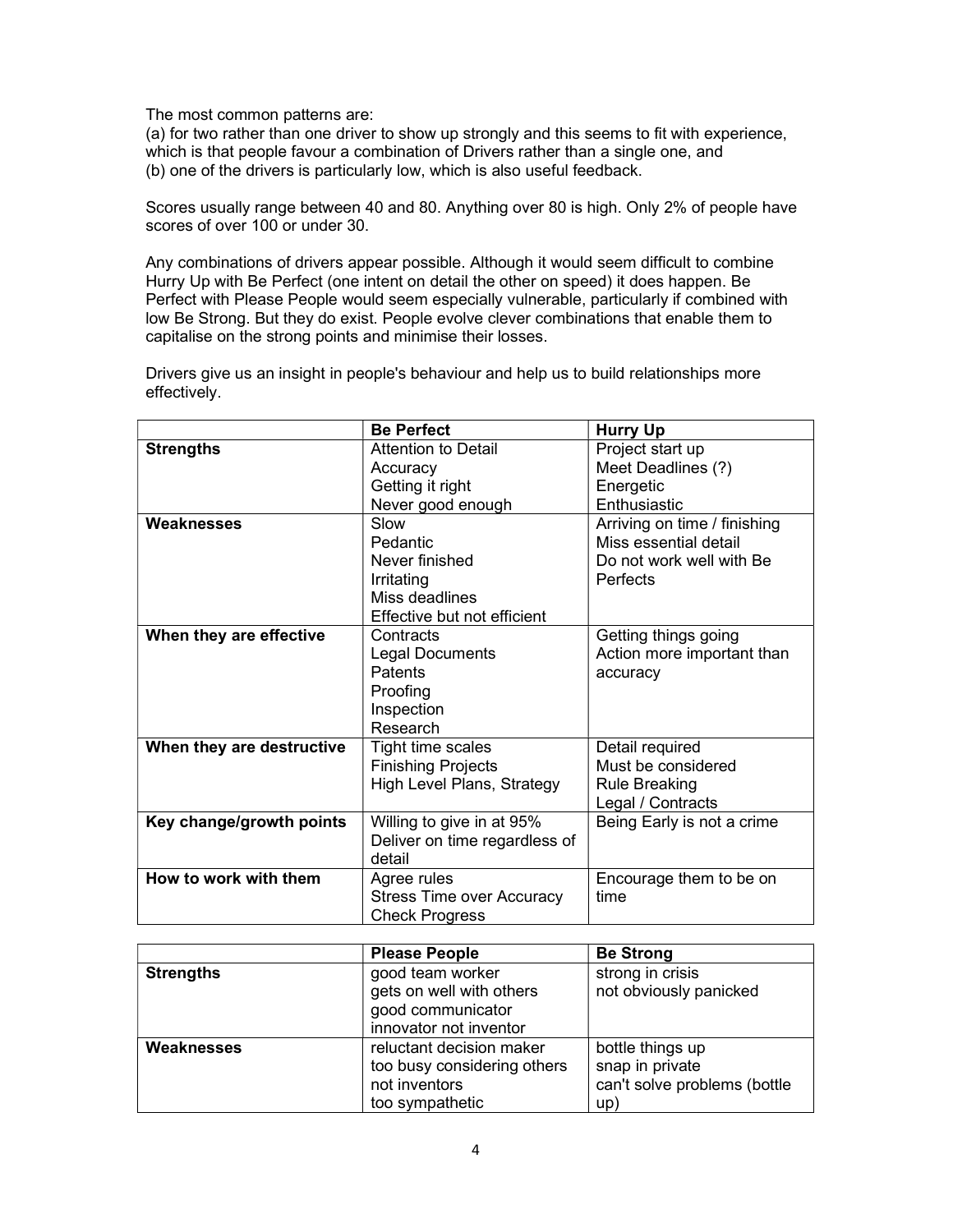| When they are effective   | teams<br>arbitrator<br>training<br>building good relationship | corner stone in a crisis good<br>negotiator |
|---------------------------|---------------------------------------------------------------|---------------------------------------------|
| When they are destructive | poor leaders<br>can't deliver criticism                       | people issues                               |
| Key change/growth points  | just get on with it                                           | be emotional<br>OK to admit weakness        |
| How to work with them     | encourage<br>support                                          | trust<br>confidence                         |

|                           | <b>Try Hard</b>              |
|---------------------------|------------------------------|
|                           | well motivated               |
| <b>Strengths</b>          |                              |
|                           | $100\%$ effort               |
|                           | look for alternatives        |
|                           | self motivated               |
| Weaknesses                | misdirection?                |
|                           | Expensive                    |
|                           | effort for sake of it        |
|                           | de-motivate / disempower     |
|                           | make complicated             |
| When they are effective   | design stage                 |
|                           | alone                        |
|                           | clear criteria               |
| When they are destructive | uncomfortable with short     |
|                           | time scales                  |
|                           | difficulty when many options |
|                           | available                    |
|                           | unwilling to get help        |
| Key change/growth points  | first effort                 |
|                           | make them take holidays      |
| How to work with them     | set clear requirements       |
|                           | monitor progress             |
|                           | get information first time   |

# BE PERFECT

1. The basis of BE PERFECT is that every task, person, product or even statement can and should be rated as more or less good or bad.

2. Therefore the BE PERFECT will probably:

- worry about getting something wrong
- want to work out every last detail before offering it for comment
- insist on getting it exactly right when a rough approximation would be more useful
- want to get things right first time
- keep on and on to complete a job long after productive energy has been used up
- be well organised

#### with the consequence that:

- poor time planners (keeps checking when no longer necessary or when people would rather see a draft quickly)

- checks things themselves rather than trusts others
- hate others criticism: go out of their way to avoid it is often complicated
- will be driven to distraction by a HURRY UP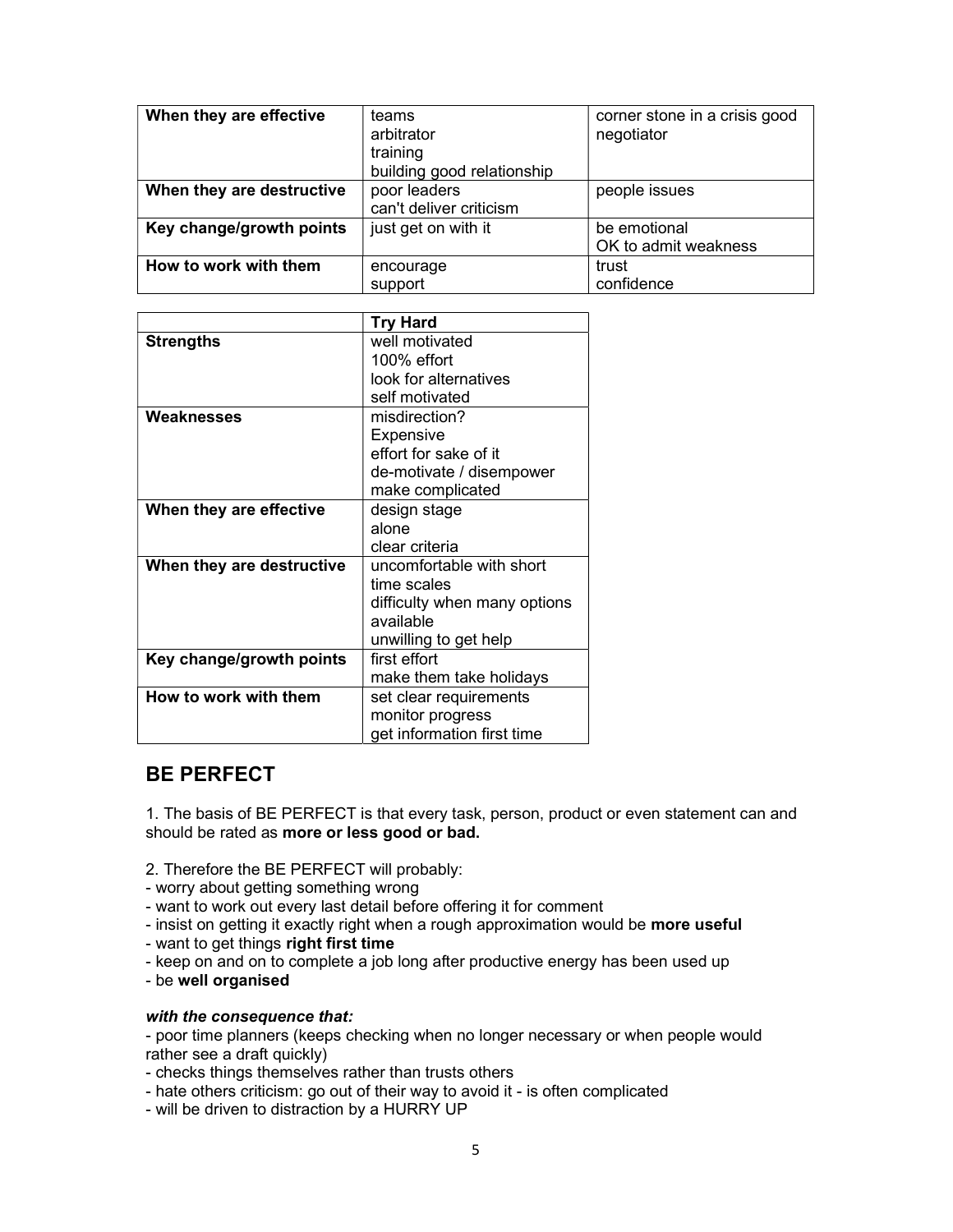# Works well in jobs where detail is important and the set standards are important

#### 3. For improvement needs to:

- realise that less than their best may be what is needed at the early stages

- realise that their qualities of accuracy and organisation may have a poor impact on others with different drivers

4. Managers need to help them give themselves permission to:

- Allow for and forgive
- \* mistakes
- \* imperfections
- \* incompleteness

#### Language and appearance clues

The Following words and phrases are often used by people when they are in the grip of a 'be perfect' driver:

- "As it were"
- "Probably"
- "Possibly"
- "Certainly"
- "Completely"
- "One might say"

They speak in complete sentences, perhaps numbering off certain points.

Their dress is usually very well co-ordinated and elegant.

Their language and appearance are all indications of their desire to be perfect.

#### **Characteristics**

- Purposeful
- Moral
- High standards
- Task orientated
- Extremely logical

"Be Perfect" types are very good at seeing the best way of achieving the success or completion of a task

#### Causes of stress

- Any situation which indicates the danger of loss of control e.g. other people's perceived "low standards" or "illogical approach"
- Over emotionalism from others
- Failure to achieve goals

# Stress behaviour

As stress increases, the person

- Becomes more and more single minded, seeing only their point of view
- Becomes more and more controlling
- Becomes arrogant and aggressive in arguments, will not be able to take account of others' different points of view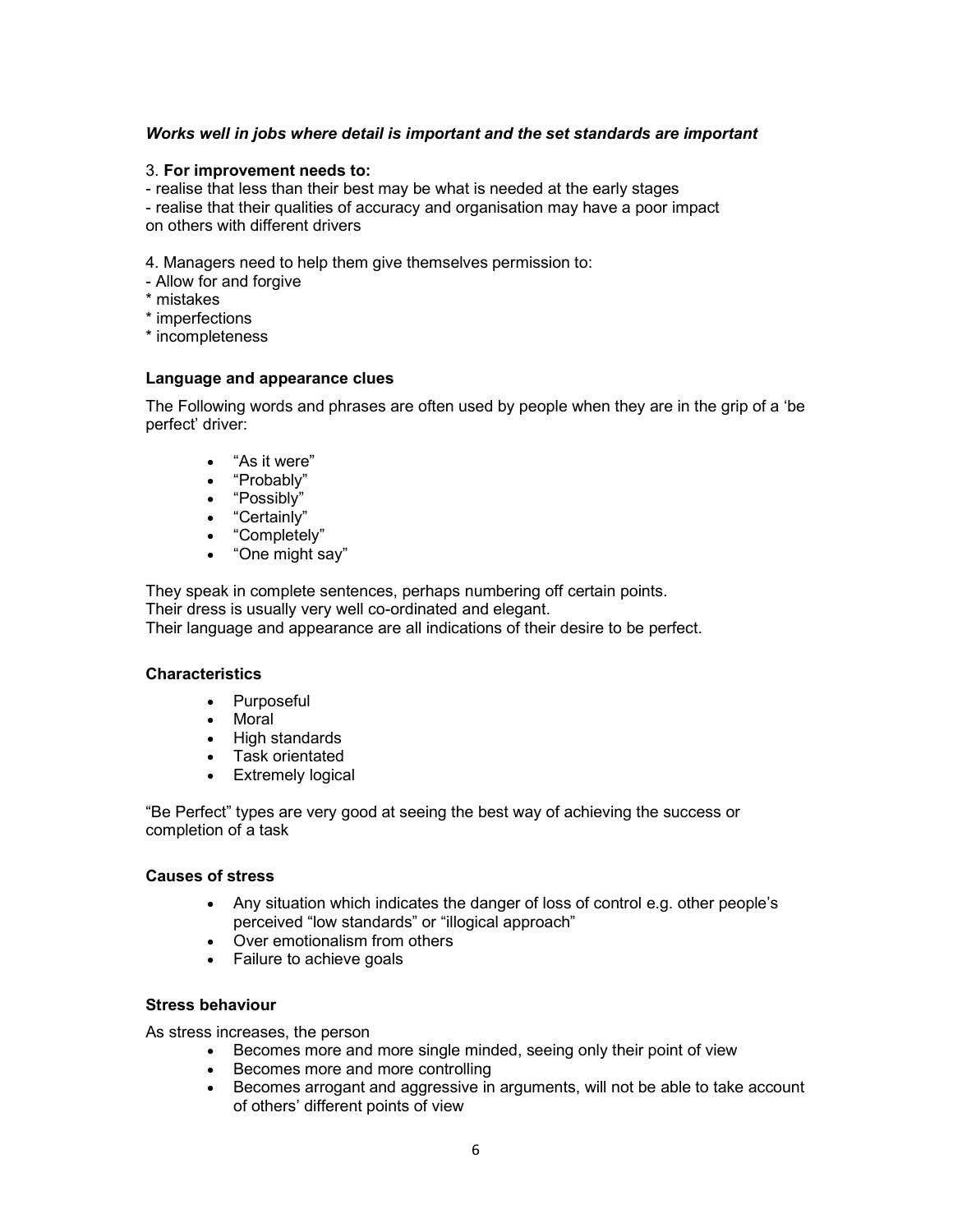- Becomes goal focused; may discount the people around them
- Will communicate predominantly in "thought" language and be very uncomfortable with extreme displays of emotion

# Reducing stress in self

- Be willing to appreciate the different values of others; don't just see your own as valuable
- List all of your personal values, rank them in terms of importance, then work out how to respond suitably — under stress the tendency is to treat everything as important and so energy is poured into issues that are actually, in themselves, not meaningful.
- Become more conscious of your tendency to be self righteous and to respond in a parental manner, make a point of communicating your feelings
- Be willing to laugh at yourself

# Reducing stress in others of this type

- Reassure others that they are not to blame
- Be practical; keep agreements with them
- Never discount their worries
- If you have a difference of opinion, express your own values with conviction
- If you have to confront them, do it gently, firmly and calmly
- Show your appreciation of their achievements e.g "that report was excellent"
- Give them facts rather than forcing them to talk about their emotions

# HURRY UP

1. The basis of HURRY UP is that there is some additional virtue in doing something in a short time.

- 2. Therefore HURRY UP will probably:
- rush at things talk rapidly
- interrupt and finish others' sentences try and do more than time allows
- be good in a crisis
- do things at the last minute

#### with the consequence that:

- they are often late and miss deadlines
- they leave people behind (literally and metaphorically)
- they plan time badly ('I can't waste time' so they rush around and don't plan things)
- they have poor judgement over how long and how much energy jobs require

- they are prone to mistakes in terms of, poor quality and inattention to detail - will be driven to despair by a BE PERFECT

#### But, they work well when ACTUALLY under time pressure because their energy will be high..

#### 3. For improvement needs to:

- think and plan ahead with regard to the REALITY of available time

- have short term goals with defined standards. (bite sized jobs)
- 4. Manager needs to help them give themselves permission to be satisfied with what can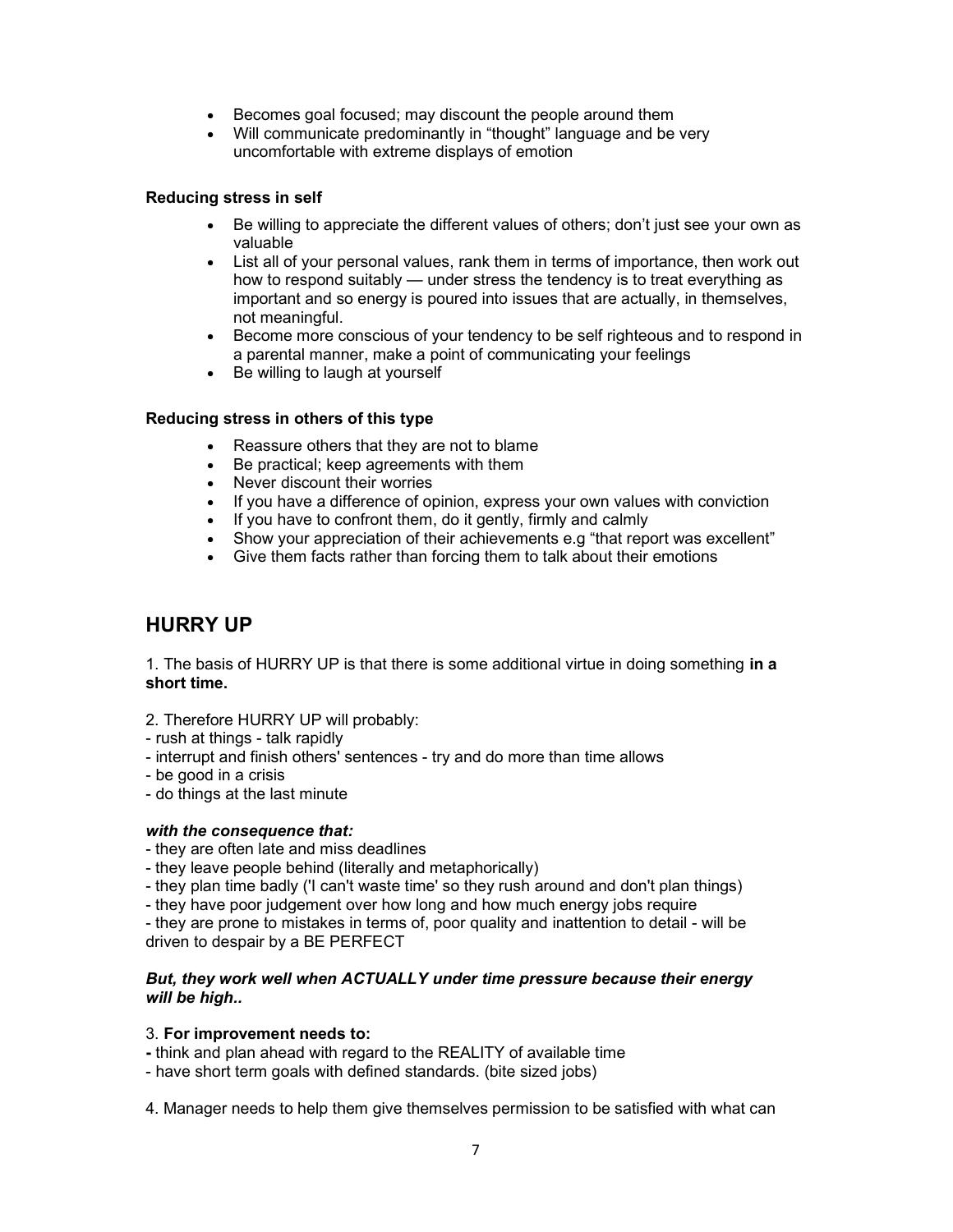be done comfortably within the given time.

# Language and appearance clues

Often when people are in the grip of a 'hurry up' driver, they use words and phrases like:

- "Quick"
- "Get going"
- "Hurry up"
- "Don't waste time"

They may speak rapidly and will usually be doing more than one thing at a time. Gestures like finger or foot tapping, wriggling about in their chair and constant checking of their watch are also indications.

# **Characteristics**

The person with the 'hurry up' driver will usually be:

- Lively
- Adventurous
- Excited
- Enthusiastic
- $\bullet$  Quick

They are often described as the 'life and soul of the party'. They often have a capacity of doing lots of things at once.

# Causes of Stress

Distress is causes by:

- Time to think
- Silence
- Having 'nothing to do'

# Stress Behaviour

As the stress increases, activity will become more and more frenetic.

# Reducing Stress in Self

- Learn to love life for its own sake so that the fear that life has no meaning becomes less threatened
- A feeling of greater security will arise if you develop a belief system that supports it
- Realise that you do not need to earn love by proving how much you do
- Practise your empathy and listening skills
- Be on time by not fitting in 'just one more thing' before appointments
- Make time to express appreciation of people
- Make lists; create structure and order despite how you feel about them

# Reducing stress in others of this type

- Praise their efficiency
- Enjoy their spontaneity
- Never be intimidated by their outbursts
- Don't 'reward' speed and the ability to do several things at once. 'Reward' them for taking time.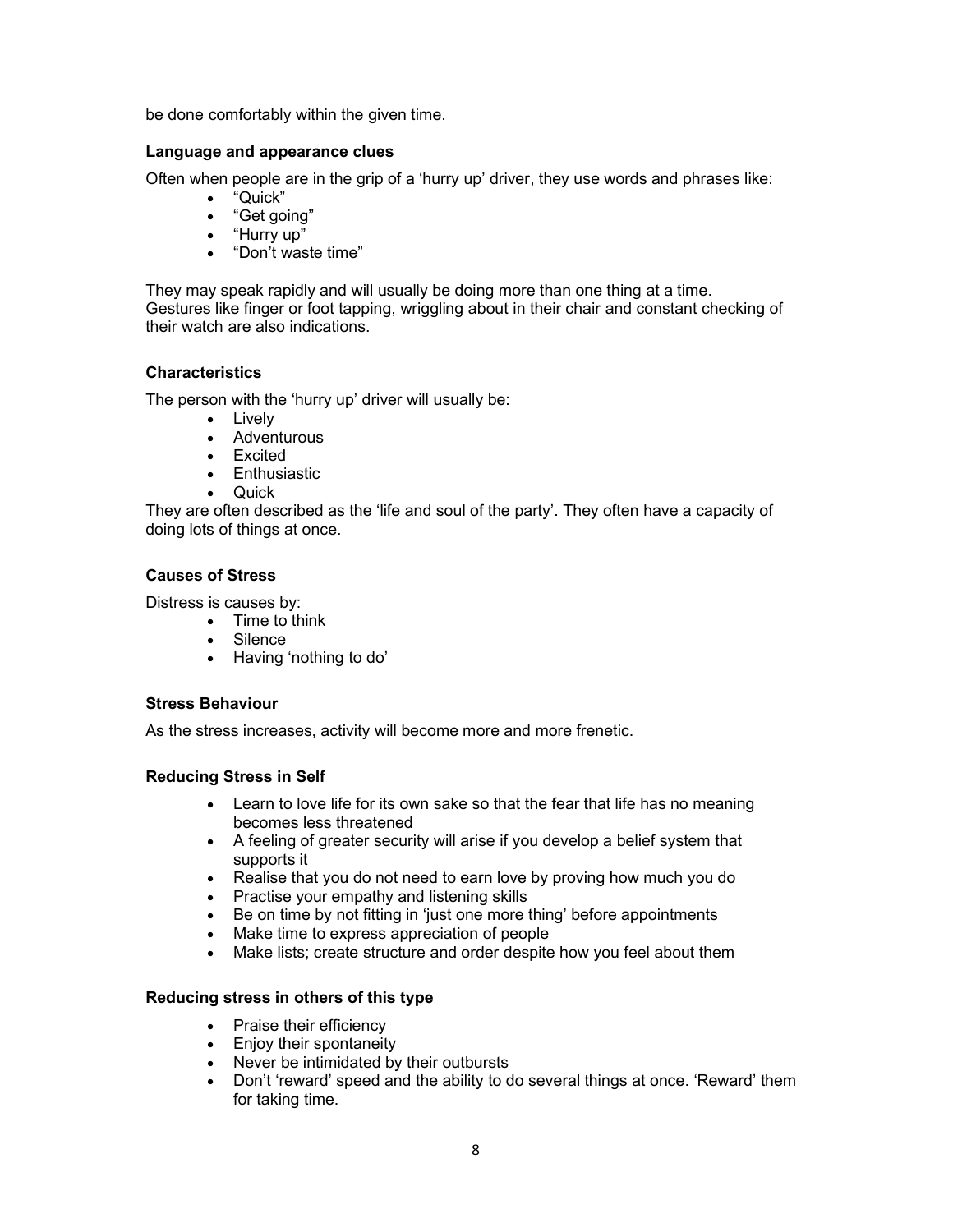# PLEASE PEOPLE

1. The basis of PLEASE PEOPLE is that someone has to find satisfaction in you performing a task, or at least should not be displeased.

2. Therefore the PLEASE PEOPLE will probably:

- tend to be apologetic
- to give way relatively easily to agree
- to try and avoid conflict
- worry about upsetting other people
- not begin unless someone will notice them working

#### with the consequence that will probably:

- be a good team member but not a team leader
- go out of their way to make sure that you are happy (not always with the desired effect)
- find confronting poor performance very difficult be moody and easily depressed
- give credit when credit is not due
- expect people to know what they want without telling them (clairvoyance!!)
- appear compromising

However, they can be the mortar that holds a team together. Performs the 'maintenance' functions of involving people, checking, summarising etc. They will be sympathetic, empathetic, tolerant and flexible

#### 3. For improvement needs to:

- get on with things. Let actions speak for themselves
- turn sympathy outwards not inwards

4. Manager needs to help them give themselves permission to

- work out what they want for themselves
- say what they believe and to think independently

# Languages and appearance clues

Often when people are in the grip of a 'Please' Driver, they start off sentences positively, only to end them negatively e.g.

"It's a lovely day today – but days that start off like this often end in rain."

They may turn statements into questions by using phrases like"

- "Is that OK with you?"
- or
- "What do you think about it?"

Voice tone is often high, rising at the end of the sentences. People with a strong 'Please Driver' will make an effort to look attractive

# **Characteristics**

"Please" driven people love to spend time with others. They are comfortable in social situations.

They are usually skilled at dealing with others and they like to look after people They are:

- As pleasant as possible to everyone
- Extremely law abiding and helpful
- Concerned about doing the right thing.

#### Causes of stress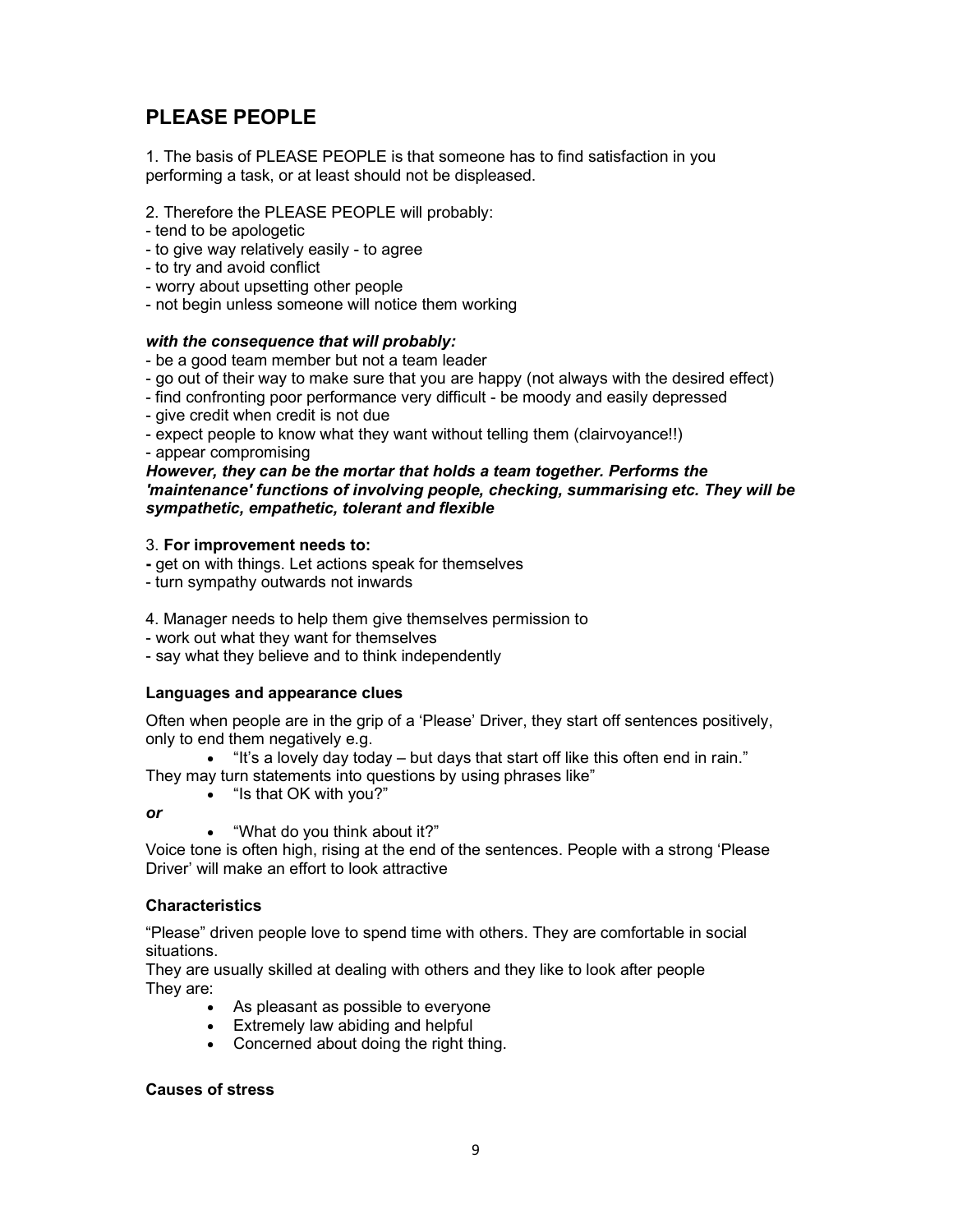'Please' people will feel distressed by being ignored or being criticised. The main fear is that they will be rejected by being found 'blame worthy'.

# Stress behaviour

'Please' people become more and more emotional under stress and will not respond to requests to be logical. Their language becomes peppered with clichés – they find it difficult to say 'no'.

They may feel the urge to 'rescue' others. In an emergency, 'taking charge' is often required, but if there isn't an emergency, rescuing others (doing something which hasn't been asked for or doing more than your share) won't help in the long term.

Every time they do something for someone else, they deprive that person of the opportunity of doing it for themselves and so learning from experience.

# Reducing stress in self

- The person with a 'please' driver feels responsible for others and expects them to reciprocate by taking responsibility for their own well being. In order to break through this, it is important to be willing to accept responsibility for what happens to you and what you do to others.
- Listen carefully to others and respond to what they're actually saying
- Develop your own autonomy and be prepared to allow others to develop theirs

# Reducing stress in others of this type

- Thank them for their help
- Keep your communication 'superficial' unless you're able/willing to cope with emotions you may uncover
- Never lose your temper
- If angry, express your feelings politely
- If you have to confront them, do it with patience
- Don't 'reward' clichés 'reward' authentic communication and reply autonomously
- Acknowledge them for being the person they are: 'I really enjoy working with you"
- Pay them lots of compliments

# BE STRONG

1. The basis of BE STRONG is that something is **particularly** worth doing if it costs a lot. Not so much in effort but stress, worry and near disaster.

- 2. Therefore BE STRONG will probably:
- put a lot of pressure on themselves

- have the feeling that they are on the verge of cracking up or not being able to cope any more

- often speak in a strong voice
- shoulder responsibility and additional burdens well
- be super cool under pressure
- not ask for help (must cope on my own....)

# with the consequence that:

- the BE STRONG is very difficult to notice externally (this difficulty is often a good sign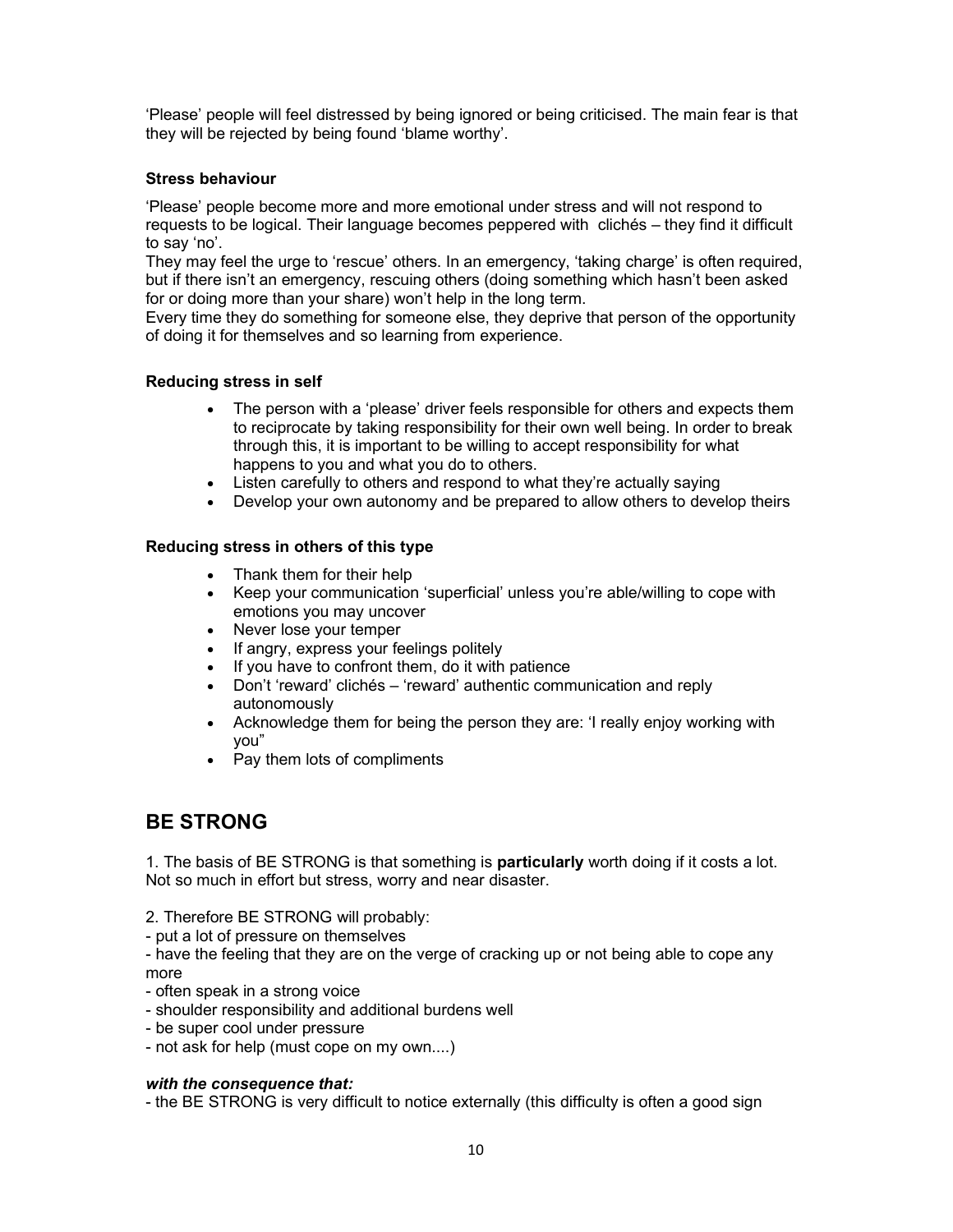of a BE STRONG)

- show little outward emotion
- appear to have very 'broad shoulders' gritty/laconic or jovial people

- can sap the energy of others

#### Remember the BE STRONG is very good accommodating poor conditions or putting up with things that many would find unreasonable

#### 3. For improvement needs to:

- learn to relax
- admit to being weak in some situations

4. Manager needs to help them give themselves permission to

- take things easy sometimes
- accept their emotions
- \* fear

\* sadness

\* joy

#### Languages and appearance clues

The following words and phrases are often used by people when they are in the grip of a 'Be Strong' Driver"

"That makes me sad" rather than "I feel sad"

Words like

"One", "You", "We", "It" are used to replace "I"

The face and body tend to be immobile – another indication of the urge to hide evidence of feelings which may mean weakness.

# **Characteristics**

- Self sufficiency
- Helpfulness
- Reliability

People with a distinct 'Be Strong' driver may enjoy tasks which are repetitive. They may like working on their own and can be stoical in the face of difficulties but will 'carry on regardless".

# Causes of stress

Stress is caused by the fear of rejection through:

- Being seen as vulnerable
- Being forced to say what they feel
- Exposing their weaknesses

# Stress Behaviour

As stress increases the person:

- Becomes rather withdrawn
- Can 'withhold' behaviour
- Can become quieter, reluctant to communicate  $-$  it's as if every word has to be dragged out of them, which can end up with the person feeling that they are being interrogated

#### Reducing stress in self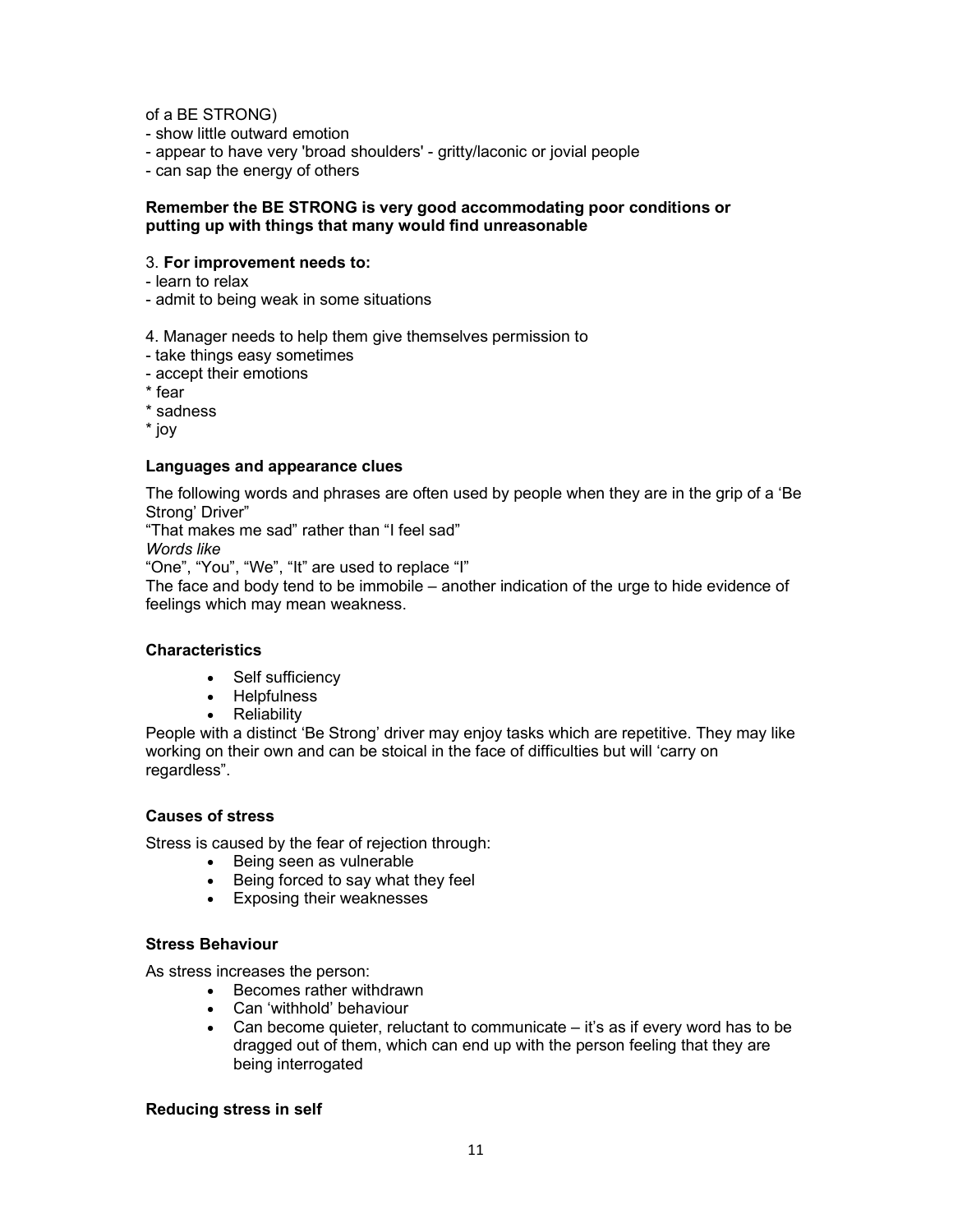- Learn to take as well as to give
- Acknowledge that you have needs
- Be willing to express your own needs, putting them first before those of others

# Reducing stress in others of this type

- Praise them for consideration and kindness they often get taken for granted
- Give them a surprise treat
- Do not be effusive
- Use irony (carefully!) "I must say, you're the most unreliable person I know!"
- Don't force them into expressions of vulnerability
- Don't shout they may retreat even further
- If you want something done give them clear instructions

# TRY HARD

1. The basis of TRY HARD is that it is always worth putting more, and more, and even more effort into doing something.

- 2. Therefore TRY HARD will probably:
- puff and blow a lot
- have 5 projects going simultaneously
- when talking, go on and on and on...........
- make things harder than they are
- spread out a task
- be good at hanging in there and making a. last effort

#### with the consequence that:

- they will digress from the key task dislike finishing
- start things and then lose interest and energy
- may not follow through on projects
- can sap the energy of others

#### Remember the TRYHARD is very good in start up situations and where effort and energy to complete are needed.

#### 3. For improvement needs to:

- finish some things
- put some full stops into their sentences
- follow through when necessary

4. Manager needs to help them give themselves permission to

- let things go

- be satisfied with little endings

#### Language and appearance clues

Often, when people are in the grip of a 'try hard' driver they use the word 'try' in conversation, e.g:

- . "I'll try and get it finished" or "I'm trying my best".
- When used in this way it usually means:
- "I'll try and do it instead of actually doing it"
- Other typical words and phrases are:
	- "Can't"